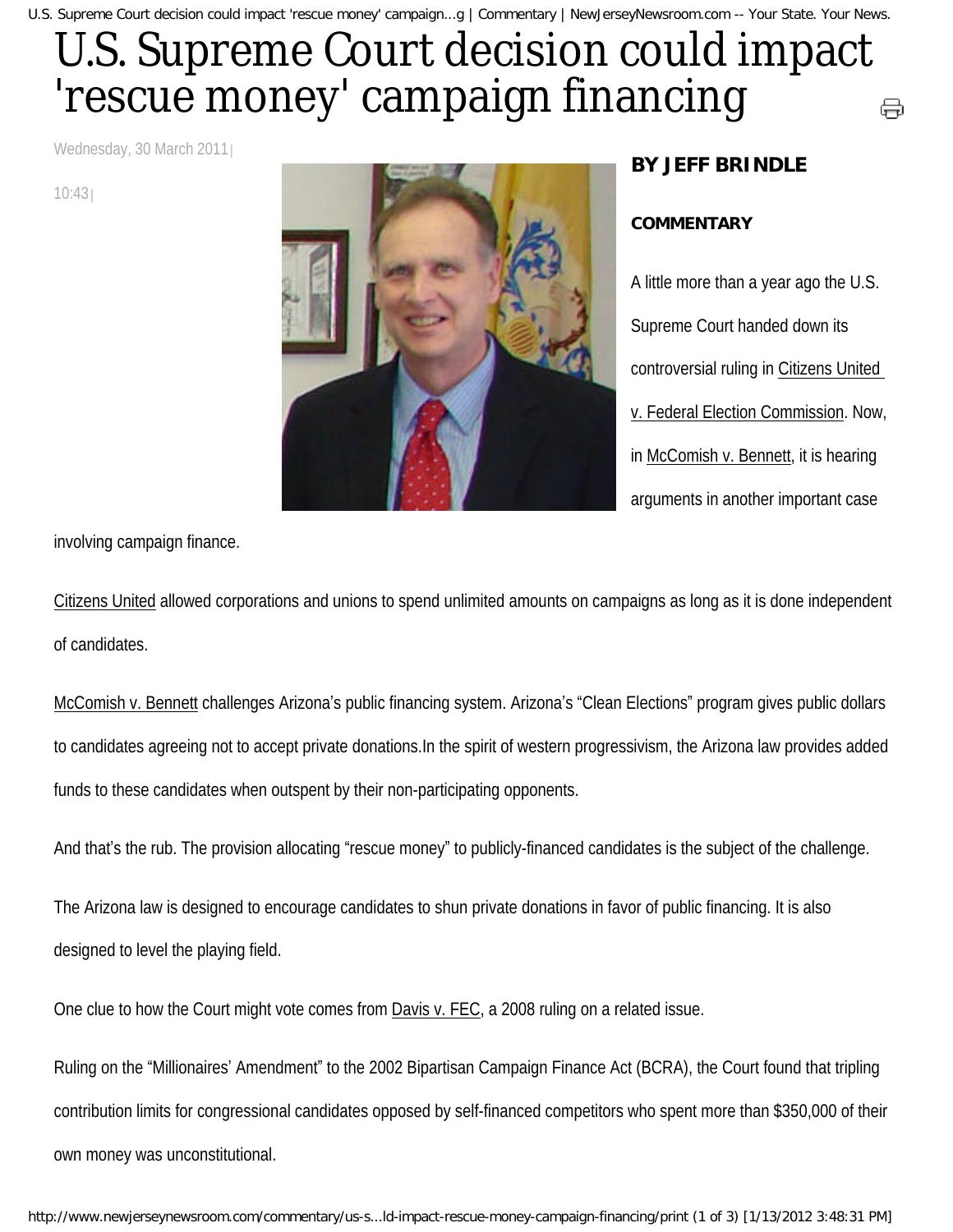Though both cases are similar in that "rescue money" is challenged, the distinction is that the "Millionaires' Amendment" did not involve public financing.

Two lower court decisions—one in Connecticut and, of course, the Arizona program—injected the issue of public financing into the debate.The second Circuit Court of Appeals found Connecticut Citizens Election Program to be constitutional. It was challenged on the grounds that it discriminated against minor party candidates. And in May 2010, the 9th Circuit Court of Appeals out of San Francisco upheld Arizona's law. Both decisions overturned earlier decisions rendered by trial judges that deemed both laws unconstitutional.

With the Arizona case looming before the Supreme Court, both sides present compelling arguments.

Bradley Smith, former member of the Federal Election Commission, writes in the Wall Street Journal, "Arizona and a handful of other jurisdictions have gone far beyond what was approved in Buckley by offering candidates 'rescue' funds."

He further argues "this [rescue funds] will discourage political speech . . . . Why make a contribution . . . if doing so triggers a government subsidy to his opponent?"

Conversely, Charles Fried, Solicitor General in the second Reagan administration, states in The New York Times, "contrary to the challengers' claims, the Arizona law doesn't prevent privately financed candidates from speaking or spending as much as they like . . . nor does it place any limits on how much anyone may spend in support or opposition to a candidate."

The decision in McComish promises to be the biggest campaign finance case of the year. And it bears watching, especially in New Jersey.The State's Gubernatorial Public Financing Program matches private dollars with public dollars. It has been a mainstay of gubernatorial elections since 1977.The program is considered a model for other states and has engendered trust in our gubernatorial elections process.

Importantly, the program does not contain a provision for "rescue money," a critical distinction. Because of this, New Jersey's program does not seem vulnerable to any decision that may come out of McComish.

While questioning by judges in Monday's hearing suggests that parts of Arizona's law will be struck down, it did not signal that public financing in general will be deemed unconstitutional. The Court most likely will restrict its decision to the